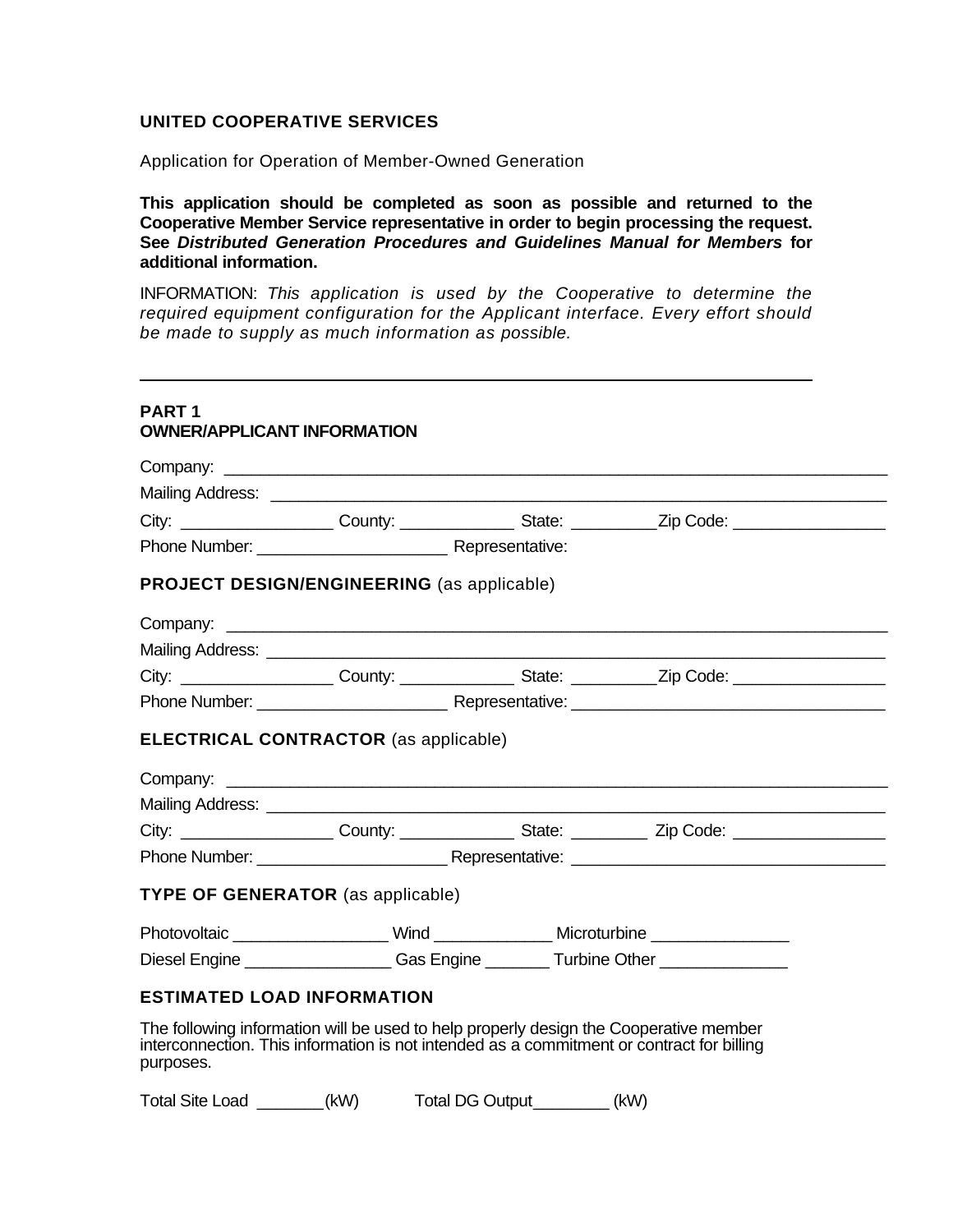## **Mode of Operation (check all that apply)**

Isolated\_\_\_\_\_\_\_ Paralleling \_\_\_\_\_ Power Export \_\_\_\_

## **DESCRIPTION OF PROPOSED INSTALLATION AND OPERATION**

Give a general description of the proposed installation, including when you plan to operate the generator.

### **PART 2**

(Complete all applicable items. Copy this page as required for additional generators.)

#### **SYNCHRONOUS GENERATOR DATA**

| Unit Number: ________ Total number of units with listed specifications on site: ________ |                                                                                    |                                                                                   |  |  |
|------------------------------------------------------------------------------------------|------------------------------------------------------------------------------------|-----------------------------------------------------------------------------------|--|--|
| Manufacturer: ___________________                                                        |                                                                                    |                                                                                   |  |  |
| Type: ________________________________Date of manufacture: _____________________         |                                                                                    |                                                                                   |  |  |
|                                                                                          |                                                                                    |                                                                                   |  |  |
| Phases: Single ____Three ___ R.P.M.: _________________ Frequency (Hz): _________         |                                                                                    |                                                                                   |  |  |
|                                                                                          | Rated Output (for one unit): ________ Kilowatt _______________ Kilovolt-Amper_____ |                                                                                   |  |  |
|                                                                                          |                                                                                    | Rated Power Factor (%): _____ Rated Voltage (Volts) ________ Rated Amperes: _____ |  |  |
| Field Volts: ________ Field Amps: _____________________ Motoring power (kW):             |                                                                                    |                                                                                   |  |  |
|                                                                                          |                                                                                    |                                                                                   |  |  |
|                                                                                          |                                                                                    |                                                                                   |  |  |
|                                                                                          |                                                                                    |                                                                                   |  |  |
| Negative Sequence Reactance (Xs): __________ % on ____________________ KVA base          |                                                                                    |                                                                                   |  |  |
|                                                                                          |                                                                                    |                                                                                   |  |  |
|                                                                                          |                                                                                    |                                                                                   |  |  |
| $1_2$ <sup>2</sup> t of K (heating time constant): $\qquad \qquad$                       |                                                                                    |                                                                                   |  |  |
|                                                                                          |                                                                                    |                                                                                   |  |  |
|                                                                                          |                                                                                    |                                                                                   |  |  |
|                                                                                          |                                                                                    |                                                                                   |  |  |

# **INDUCTION GENERATOR DATA**

| Rotor Resistance (Rr):      | ohms Stator Resistance (Rs):        | ohms |
|-----------------------------|-------------------------------------|------|
| Rotor Reactance (Xr):       | ohms Stator Reactance (Xs):         | ohms |
| Magnetizing Reactance (Xm): | ohms Short Circuit Reactance (Xd"): | ohms |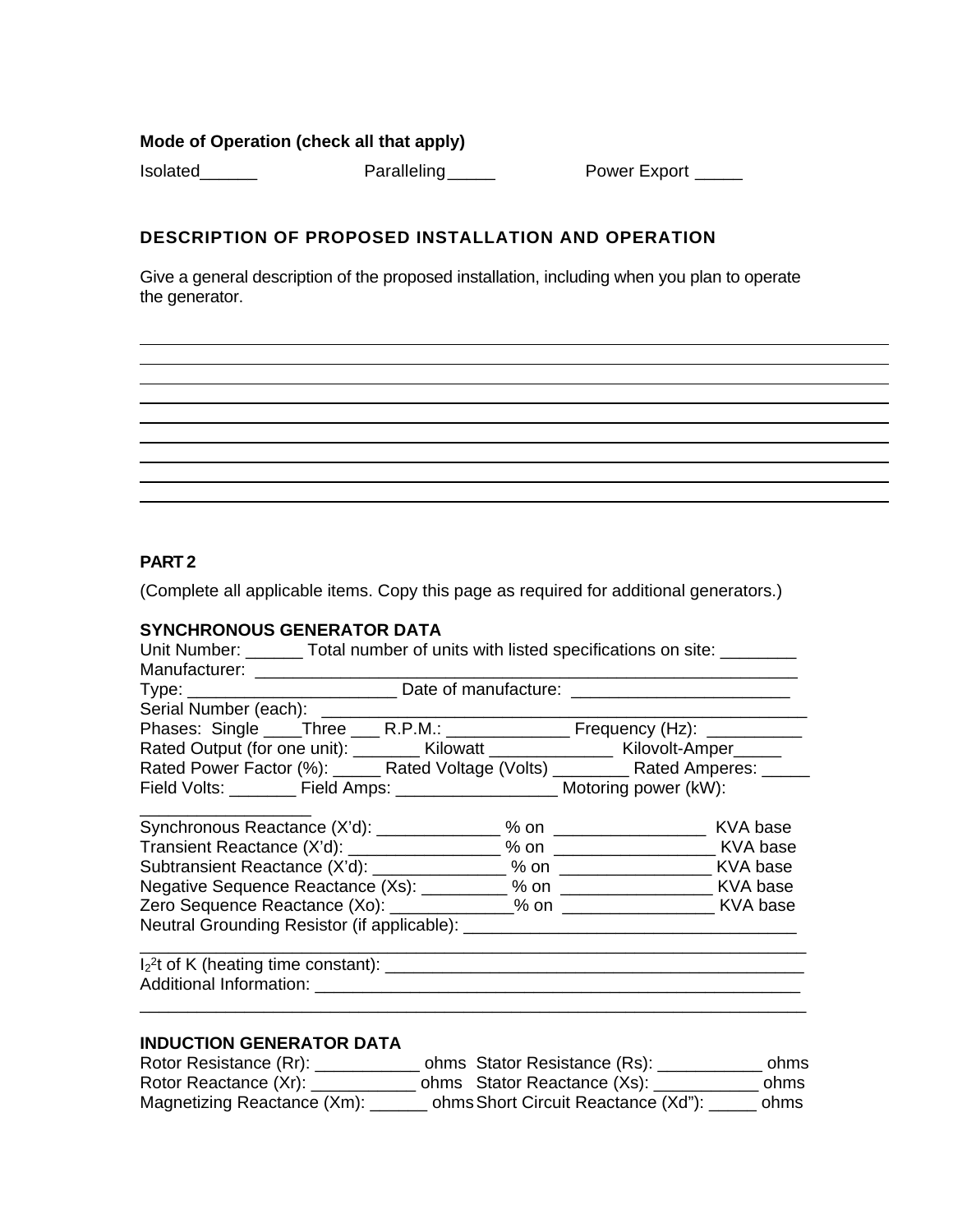| Design letter:                                             | Frame Size:                   |             |
|------------------------------------------------------------|-------------------------------|-------------|
| Exciting Current:                                          | Temp Rise (deg $C^{\circ}$ ): |             |
| <b>Reactive Power Required:</b><br>Additional Information: | Vars (no load), Vars          | (full load) |

\_\_\_\_\_\_\_\_\_\_\_\_\_\_\_\_\_\_\_\_\_\_\_\_\_\_\_\_\_\_\_\_\_\_\_\_\_\_\_\_\_\_\_\_\_\_\_\_\_\_\_\_\_\_\_\_\_\_\_\_\_\_\_\_\_\_\_\_\_\_

| Manufacturer: ______________________ |                                                                                                                                                                                                                               |  |
|--------------------------------------|-------------------------------------------------------------------------------------------------------------------------------------------------------------------------------------------------------------------------------|--|
|                                      | Serial Number: Date of manufacturer: Number 2014                                                                                                                                                                              |  |
|                                      | H.P. Rates: H.P. Max.: Inertia Constant: Internal United                                                                                                                                                                      |  |
|                                      | Energy Source (hydro, steam, wind, etc.) example and the state of the state of the state of the state of the state of the state of the state of the state of the state of the state of the state of the state of the state of |  |

\_\_\_\_\_\_\_\_\_\_\_\_\_\_\_\_\_\_\_\_\_\_\_\_\_\_\_\_\_\_\_\_\_\_\_\_\_\_\_\_\_\_\_\_\_\_\_\_\_\_\_\_\_\_\_\_\_\_\_\_\_\_\_\_\_\_\_\_\_\_

# **GENERATOR TRANSFORMER** (Complete all applicable items)

| TRANSFORMER (between generator and utility system)                              |                                      |
|---------------------------------------------------------------------------------|--------------------------------------|
| Generator unit number: Date of manufacturer: _____________                      |                                      |
|                                                                                 |                                      |
| Serial Number: ______                                                           |                                      |
| High Voltage: _____ KV, Connection:                                             | delta wye, Neutral solidly grounded? |
| Low Voltage: ______ KV, Connection: delta wye, Neutral solidly grounded? ______ |                                      |
|                                                                                 |                                      |
|                                                                                 |                                      |
|                                                                                 |                                      |
| Neutral Grounding Resistor (if applicable: ___                                  |                                      |

## **INVERTER DATA** (if applicable)

| Manufacturer: ________________________           |                            | Model: |                                                                                         |  |
|--------------------------------------------------|----------------------------|--------|-----------------------------------------------------------------------------------------|--|
|                                                  |                            |        | Rate Power Factor (%): ____ Rated Voltage (Volts): ____ Rated Amperes: __________       |  |
|                                                  |                            |        | Inverter Type (ferroresonant, step, pulse-width modulation, etc.):                      |  |
| Type commutation: forced                         | line                       |        |                                                                                         |  |
| Harmonic Distortion: Maximum Single Harmonic (%) |                            |        |                                                                                         |  |
|                                                  | Maximum Total Harmonic (%) |        |                                                                                         |  |
|                                                  |                            |        | Nato: Attach all ovailable eslevistices test reports, and sesillesrephia prints showing |  |

\_\_\_\_\_\_\_\_\_\_\_\_\_\_\_\_\_\_\_\_\_\_\_\_\_\_\_\_\_\_\_\_\_\_\_\_\_\_\_\_\_\_\_\_\_\_\_\_\_\_\_\_\_\_\_\_\_\_\_\_\_\_\_\_\_\_\_\_\_\_

Note: Attach all available calculations, test reports, and oscillographic prints showing inverter output voltage and current waveforms.

# **POWER CIRCUIT BREAKER** (if applicable)

|                                                                                 |  |  |                                     | Model: <b>Model</b> |  |  |
|---------------------------------------------------------------------------------|--|--|-------------------------------------|---------------------|--|--|
|                                                                                 |  |  | Rated ampacity (Amperes) ____       |                     |  |  |
|                                                                                 |  |  |                                     |                     |  |  |
| Interrupting medium / insulating medium (ex. Vacuum, gas, oil) ______/______    |  |  |                                     |                     |  |  |
| Control Voltage (Closing): ___ (Volts) AC                                       |  |  |                                     | DC                  |  |  |
| Control Voltage (Tripping): ___ (Volts) AC DC Battery Charged Capacitor         |  |  |                                     |                     |  |  |
| Close energy: Spring Motor Hydraulic Pneumatic Other:                           |  |  |                                     |                     |  |  |
| Trip energy: Spring Motor Hydraulic Pneumatic Other:                            |  |  |                                     |                     |  |  |
| Bushing Current Transformers: _______ (Max. ratio) Relay Accuracy Class: ______ |  |  |                                     |                     |  |  |
| Multi Ratio?                                                                    |  |  | No Yes: (available taps) __________ |                     |  |  |